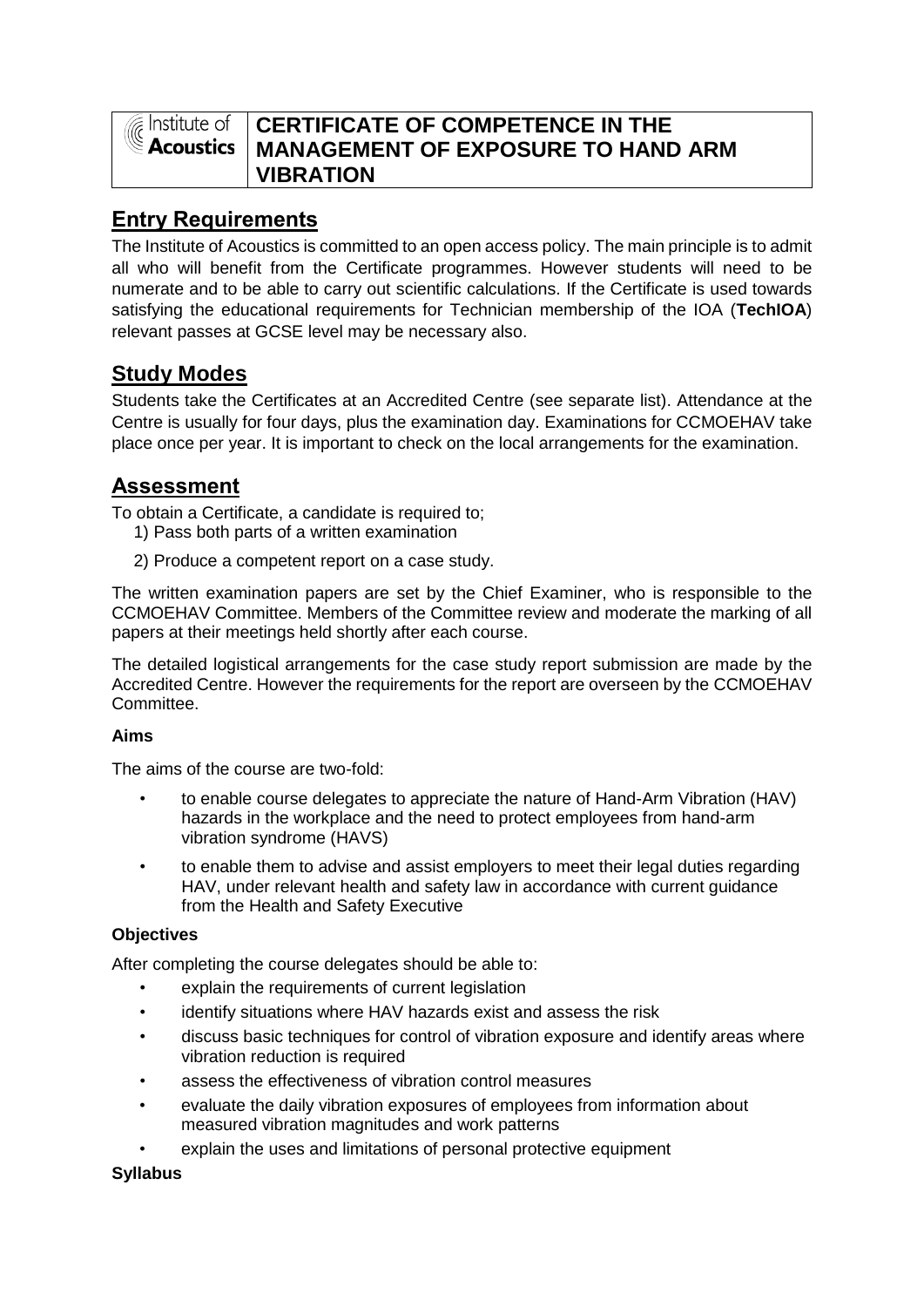#### **1. Basics of vibration**

- Introduction to vibration
- Continuous vibration and shock
- Time averaging, r.m.s., peak and peak-to-peak indices
- Acceleration, velocity and displacement
- Frequency and frequency weighting
- Transmissibility and its frequency dependence, damping, and isolation (a simple, semi-quantitative treatment)

#### **2. Health effects of HAV**

- Hand-arm vibration syndrome (HAVS):
	- Neurological component
	- Vascular component:
		- vibration-induced white finger (VWF)
		- dose-effect relationship in standards, *A*(8)
		- Musculoskeletal component
- Carpal tunnel syndrome (CTS)
- Requirements for reporting disease (RIDDOR 95)

### **3. Effects on business**

- Lost time
- Insurance premiums
- Claims
- Redeployment and retraining
- Productivity
- Enforcement action

#### **4. Legal duties**

- Duties of employers:
	- assessment of risk and producing an action plan
	- the exposure action and limit values
	- control of exposure/risk and the hierarchy of control
		- consideration of alternative processes
		- selection of equipment
		- maintenance of equipment
	- information, instruction and training for employees
	- consultation with employees
	- health surveillance
	- reporting occupational diseases
- Duties of machinery manufacturers and suppliers:
	- design and manufacturer for safety
	- measure and declare vibration emission in accordance with the appropriate harmonised test code
	- provide information for safe use
- Duties of employees:
	- follow instructions on safe working practices
	- report problems with equipment, such as unusually high vibration
	- cooperate with employer's programme of control measures
	- cooperate with employer's health surveillance programme

Relevant legislation

- The Control of Vibration at Work Regulations 2005
- The Provision and Use of Work Equipment Regulations 1998
- The Personal Protective Equipment at Work Regulations 1992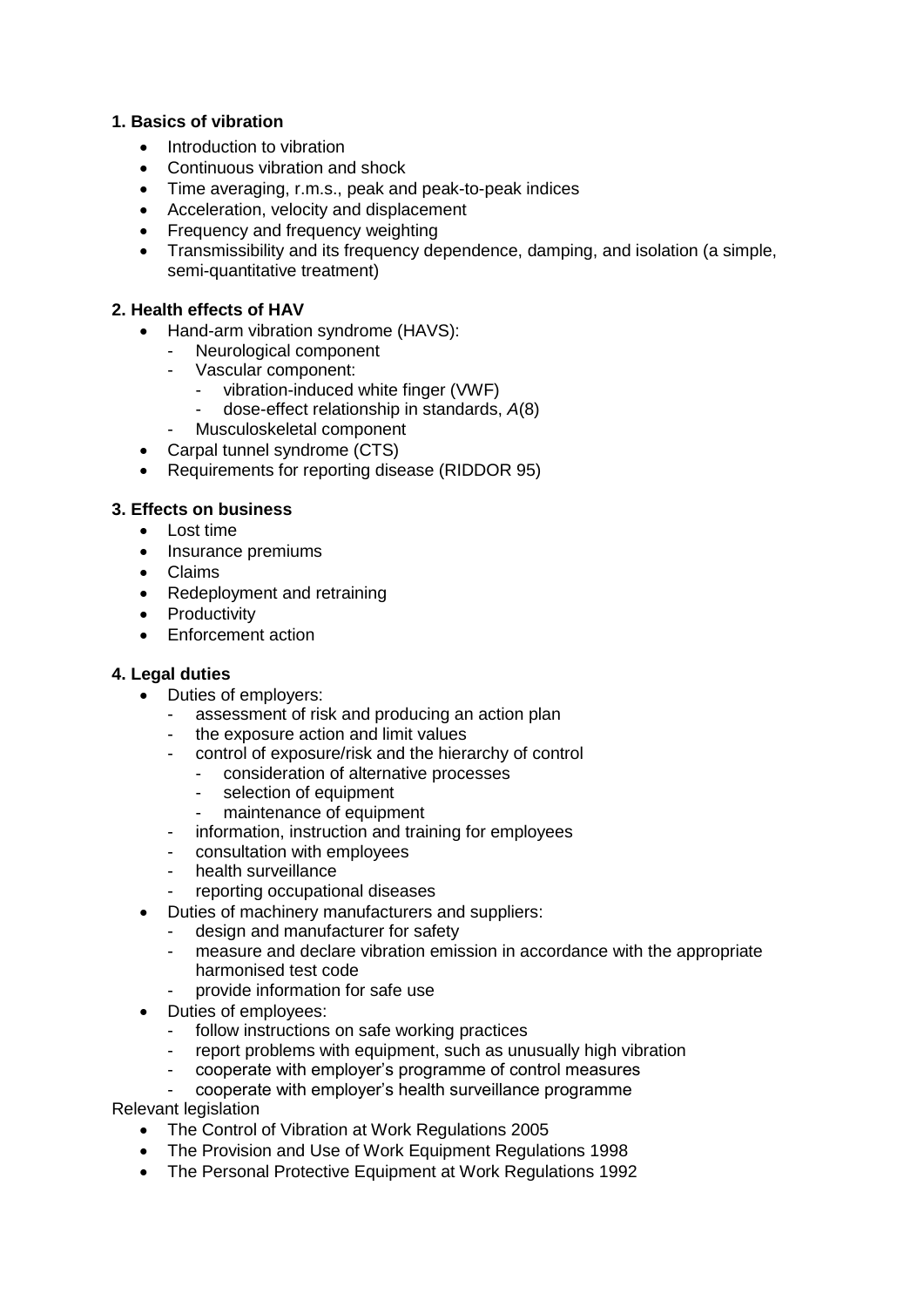- The Workplace (Health, Safety and Welfare) Regulations 1992
- The Reporting of Injuries, Diseases and Dangerous Occurrences Regulations 1995
- The Safety Representatives and Safety Committees Regulations 1977
- The Supply of Machinery (Safety) Regulations 1992 as amended by the Supply of Machinery (Safety) (Amendment) Regulations 1994

#### **5. A vibration risk management programme**

- Identification of hazard
- Assessment of risk
- Control of exposure and risk (to as low a level as is reasonably practicable)
- Health surveillance
- Management of affected workers
- Monitoring of effectiveness of programme
- Costs and benefits

### *5.1 Exposure assessment*

- Determining vibration magnitudes:
	- interpretation and use of manufacturers' declared emission values:
		- harmonised vibration test codes (e.g. BS EN ISO 8662 series; BS EN 50144 series)
		- other relevant standards (BS EN ISO 20643:2005; BS EN 12096:1997)
	- other sources of vibration information
	- measurement of vibration in the workplace (see 5.2)
	- limitations of information (uncertainty and applicability)
- Evaluation of exposure:
	- determining exposure patterns and durations
	- calculation of daily vibration exposure (the *A*(8) value)
	- use of the HSE exposure points system
	- other assessment methods (e.g. nomogram, calculations)
	- calculation of exposure times required to reach the exposure action and limit values
	- weekly averaging of exposure (and the restrictions on its use)
- Assessment of risk:
	- tentative dose-response relationship for VWF (in BS EN ISO 5349-2:2001)
	- comparison of daily exposure with the exposure action value and exposure limit value

#### *5.2 Measurement of vibration magnitudes*

- The current standards (BS EN ISO 5349-1:2001 & BS EN ISO 5349-2:2002)
- Instrumentation:
	- instruments available and their specification (BS EN ISO 8041:2005)
	- transducer (selection, mounting methods, single and triaxial arrangements, effect of mass, etc.)
	- sources of measurement artefact: dc shifts, overloads, transducer movement, use of mechanical filters, etc.
	- calibration
	- sampling of activities for measurement
- Uncertainties: the limitations of accuracy, repeatability and applicability of measured vibration magnitudes

#### *5.3 Control of risk*

- **Eliminating or reducing vibration exposure:** 
	- alternative work processes to eliminate vibration exposure
	- selection and maintenance of suitable tools and equipment
	- operator training for correct use of vibration-reduced equipment
	- equipment modifications